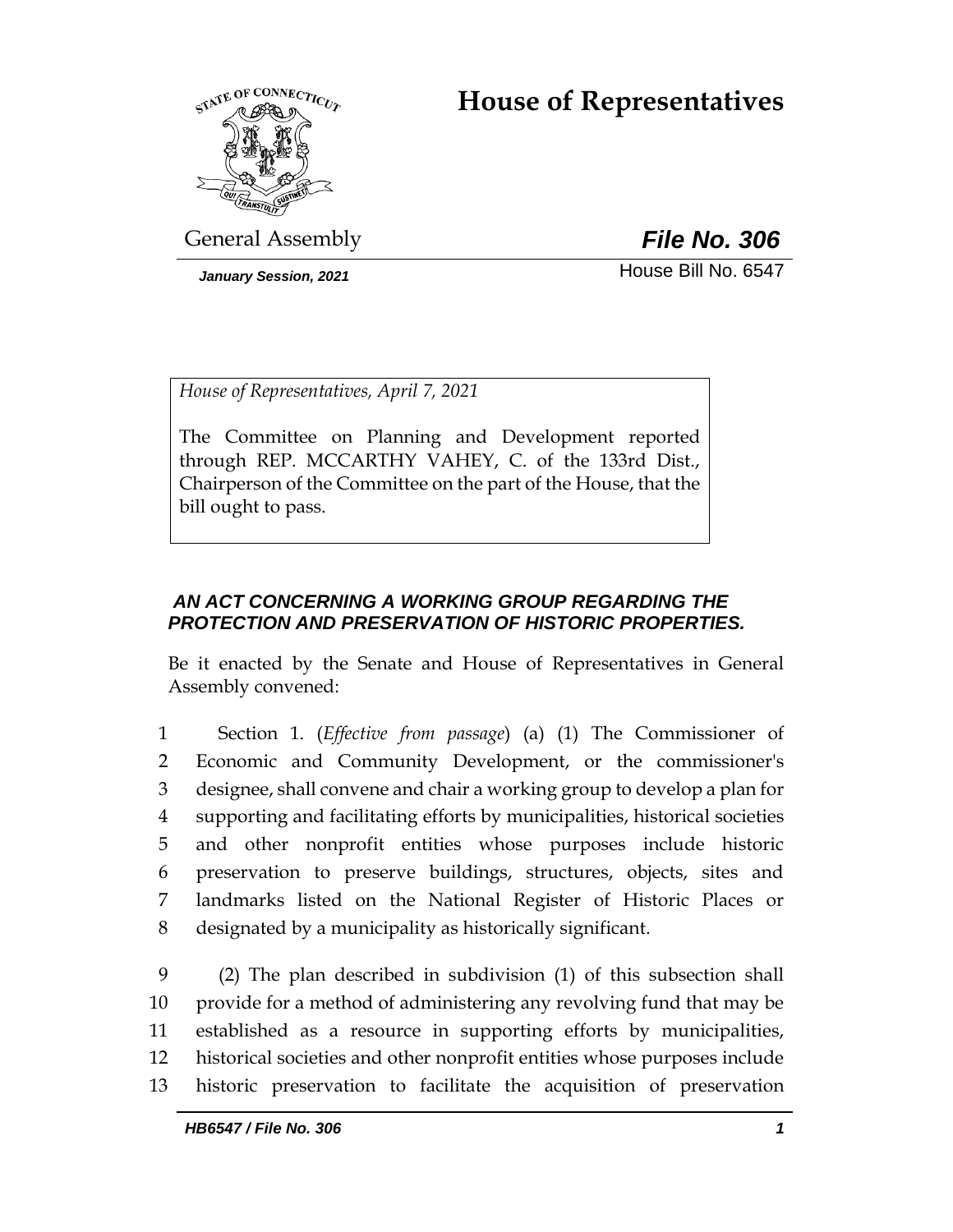easements and other means to preserve the buildings, structures, objects, sites and landmarks described in said subdivision, including purchasing, or acquiring options to purchase, such buildings, structures, objects, sites or landmarks with the intent to resell such buildings, structures, objects, sites or landmarks to qualified buyers that will preserve, restore and adaptively reuse such buildings, structures, objects, sites or landmarks.

(b) The working group shall consist of the following members:

 (1) Four representatives of local historical societies appointed by the speaker of the House of Representatives, one of whom shall be from Litchfield County, one of whom shall be from Hartford County, one of whom shall be from Tolland County and one of whom shall be from Windham County;

 (2) Four representatives of local historical societies appointed by the president pro tempore of the Senate, one of whom shall be from Fairfield County, one of whom shall be from New Haven County, one of whom shall be from Middlesex County and one of whom shall be from New London County;

 (3) One representative of the Connecticut Economic Resource Center appointed by the majority leader of the House of Representatives;

 (4) One representative of the State Historic Preservation Office appointed by the majority leader of the Senate;

 (5) One representative of Preservation Connecticut appointed by the minority leader of the House of Representatives;

 (6) One representative of the Connecticut League of History Organizations appointed by the minority leader of the Senate; and

 (7) The Commissioner of Economic and Community Development, or the commissioner's designee.

(c) All initial appointments to the working group shall be made not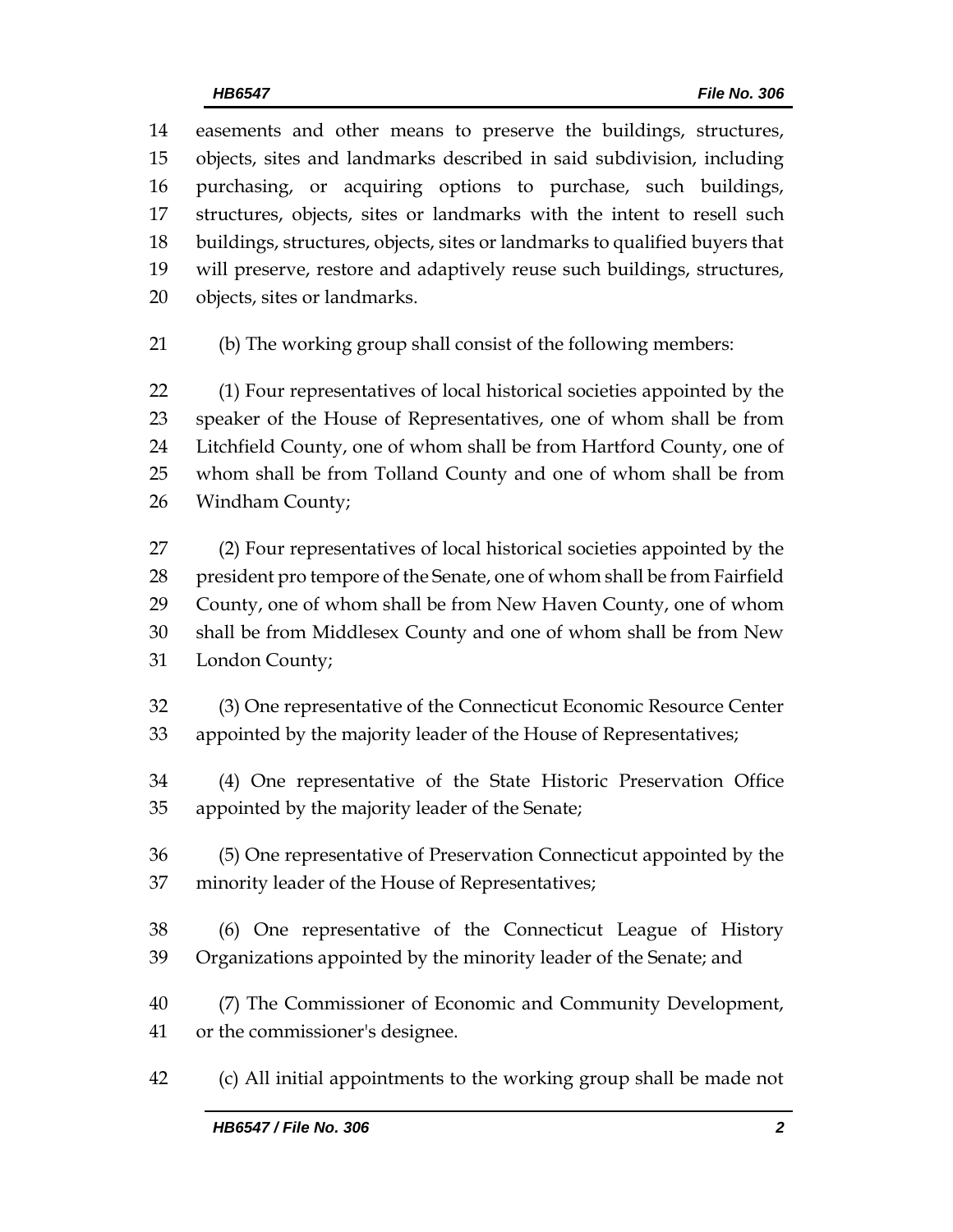later than thirty days after the effective date of this section. Any vacancy shall be filled by the appointing authority. (d) The Commissioner of Economic and Community Development shall schedule the first meeting of the working group, which shall be held not later than September 1, 2021. (e) The administrative staff of the joint standing committee of the General Assembly having cognizance of matters relating to commerce shall serve as administrative staff of the working group. (f) Not later than February 1, 2022, the working group shall submit a report on its findings and recommendations to the joint standing committee of the General Assembly having cognizance of matters relating to commerce, in accordance with the provisions of section 11-4a of the general statutes. The working group shall terminate on the date that it submits such report or February 1, 2022, whichever is later.

This act shall take effect as follows and shall amend the following sections:

| l Section 1 | <i>from passage</i> | New section |
|-------------|---------------------|-------------|
|             |                     |             |

## *PD Joint Favorable*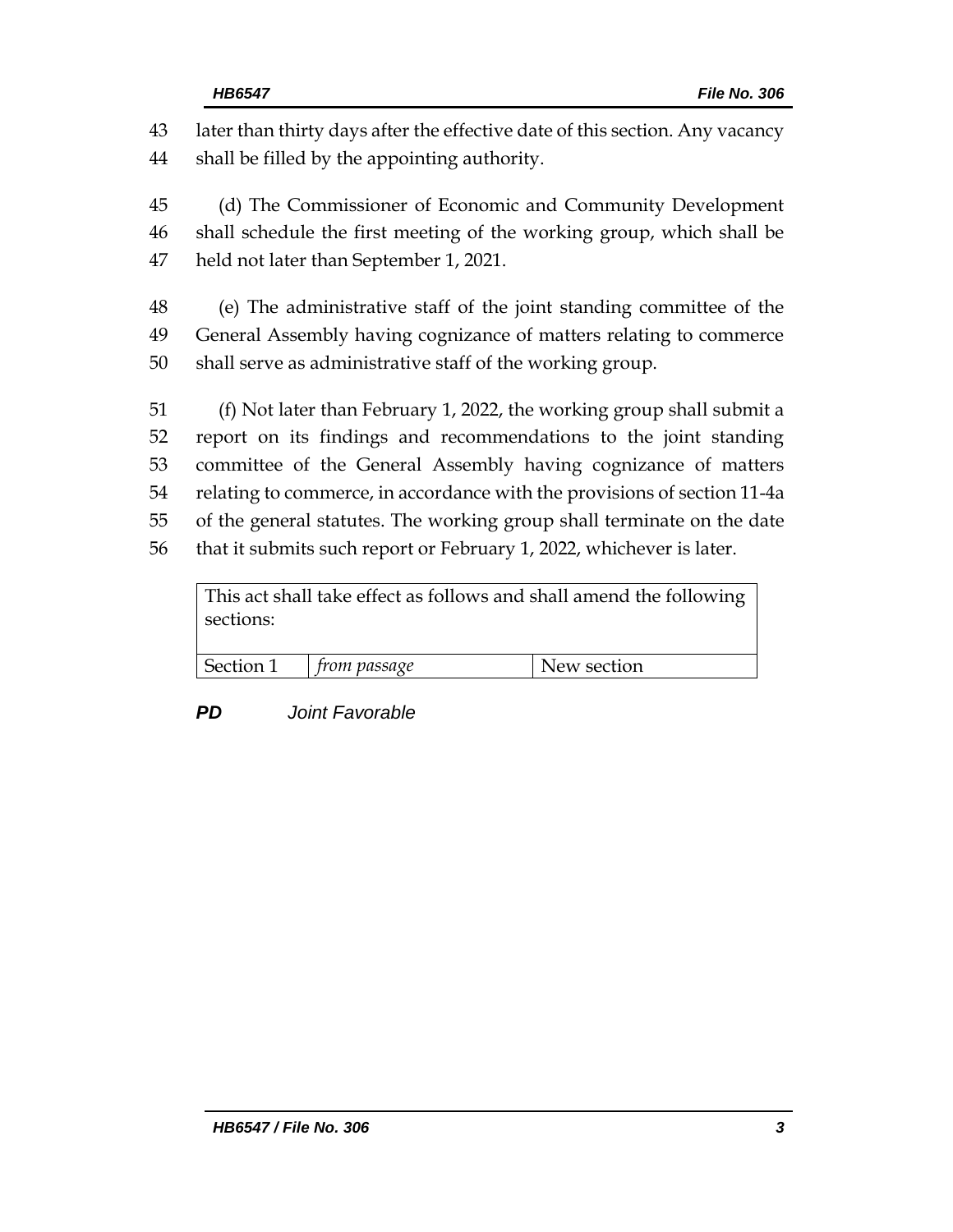*The following Fiscal Impact Statement and Bill Analysis are prepared for the benefit of the members of the General Assembly, solely for purposes of information, summarization and explanation and do not represent the intent of the General Assembly or either chamber thereof for any purpose. In general,*  fiscal impacts are based upon a variety of informational sources, including the analyst's professional *knowledge. Whenever applicable, agency data is consulted as part of the analysis, however final products do not necessarily reflect an assessment from any specific department.*

## *OFA Fiscal Note*

*State Impact:* None

*Municipal Impact:* None

#### *Explanation*

The bill establishes a thirteen-member working group to develop a plan to preserve buildings, structures, objects, sites, and landmarks listed on the National Register of Historic Places or designated by a municipality as historically significant.

Not later than February 1, 2022, the working group shall submit a report on its findings and recommendations to the commerce committee. The working group shall terminate on the date that it submits such report or February 1, 2022, whichever is later.

#### *The Out Years*

*State Impact:* None *Municipal Impact:* None